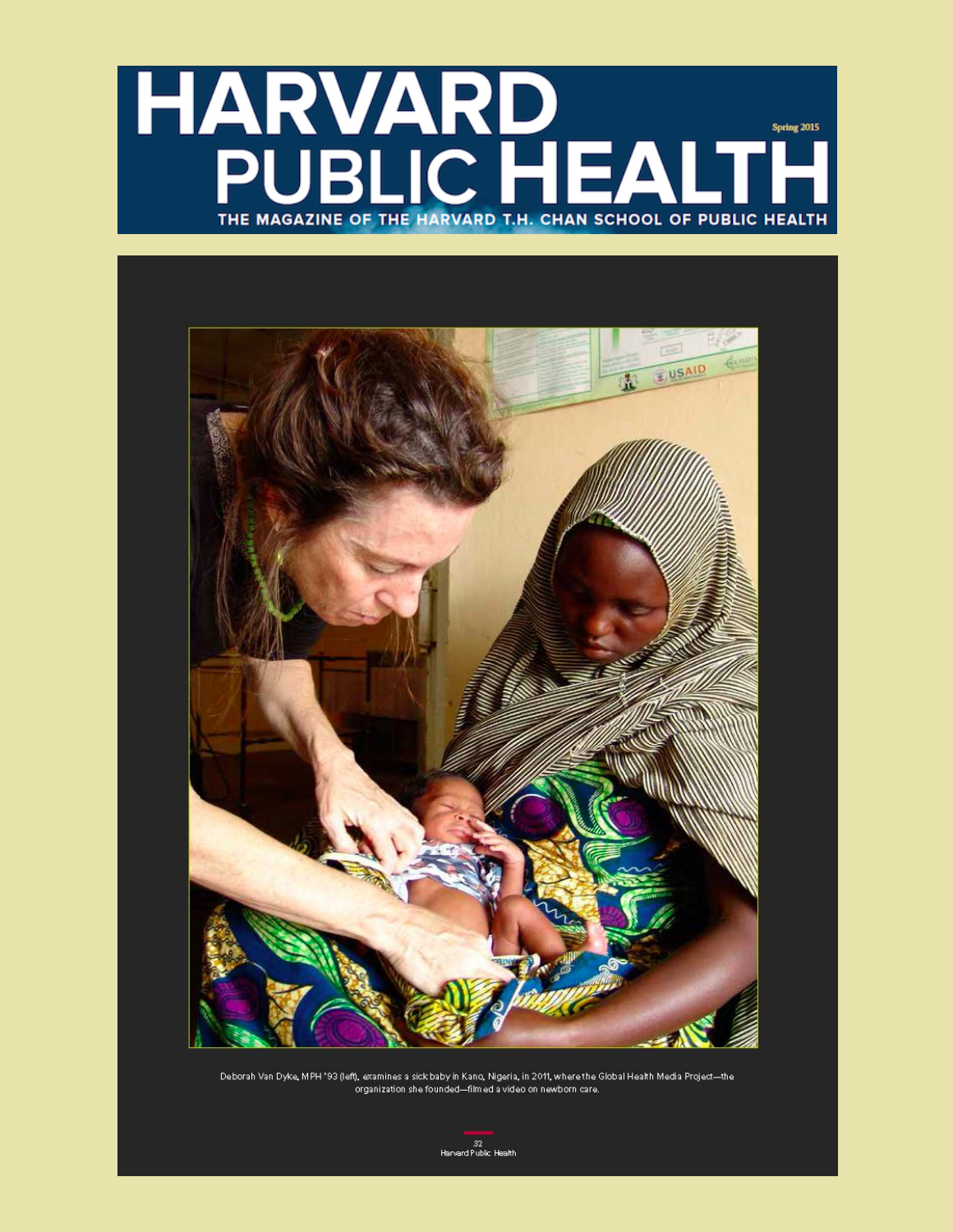n rural South Sudan, the population barely tops four people per square mile. In rural South Sudan, the population barely tops four people per squeen Vehicles are a rarity. And when night falls, a limitless silence descends.

Despite this isolation, Deborah Van Dyke, MPH '93, was rattled awake late one evening by a woman pounding urgently on her door. It was 2008. Van Dyke—a family practice clinician—was working as medical coordinator for Médecins Sans Frontières, the international aid organization, at a makeshift rural clinic. Her visitor, a local nurse, breathlessly explained that a birth in a nearby medical tent had gone wrong. The pair grabbed a flashlight and raced through the dark to intervene.

"The baby was blue, floppy. He wasn't breathing," Van Dyke recalls. "The doctor and midwife trying to resuscitate him were doing chest compressions and suctioning the infant's mouth and nose." What they forgot to try in the heat of the moment was the one simple intervention that could actually save the child. Van Dyke stepped in with a bag and mask—a device used to squeeze air into a patient's lungs—and positioned it securely on the infant's face. After a few seconds, he was breathing. "That's all it took," she says.

As the newborn gained consciousness, Van Dyke had an epiphany: "All over the world, so many lives could be saved if health workers could learn critical skills through the teaching power of video."

That idea formed the seeds for Van Dyke's future mission. After her return from South Sudan, she founded the Global Health Media Project (GHMP), a nonprofit devoted to creating educational videos for caregivers in the developing world. With the help of professional filmmakers and a dedicated group of volunteers, she has spent the past four years producing dozens of short pieces that demonstrate simple but critical medical

# a picture of health *Alumna's instructional videos transform frontline health care globally*

practices for health workers in the developing world—from inserting an IV to examining a placenta to recognizing sepsis in a newborn.

 "The list of topics we could address is nearly endless," says Van Dyke. "Right now, we are looking at preterm care, midwifery skills, emergency obstetric care, infection prevention, family planning, and management of chronic disease. In the future, we want to cover major diseases with our series of animations that 'make invisible germs visible,' including TB, malaria, HIV—even the common cold."

UNICEF, Save the Children, the World Health Organization, and other aid groups all use the videos as educational tools, and they've been shown on national television in places like Ghana and Namibia. To date, the videos have been viewed in 225 countries and territories and downloaded by more than 2,000 organizations around the world.

continued Sending video into areas without running water and electricity—let alone Internet access—can be a challenge. While these films are now often taken to the field by NGOs and shown on tablets, laptops, and even mobile projectors, Van Dyke is planning for a future in which technology and economics will make it more and more possible to deliver video lessons directly to practitioners via mobile phones.

Mark Binder for the Global Health Media Project *Mark Binder for the Global Health Media Project*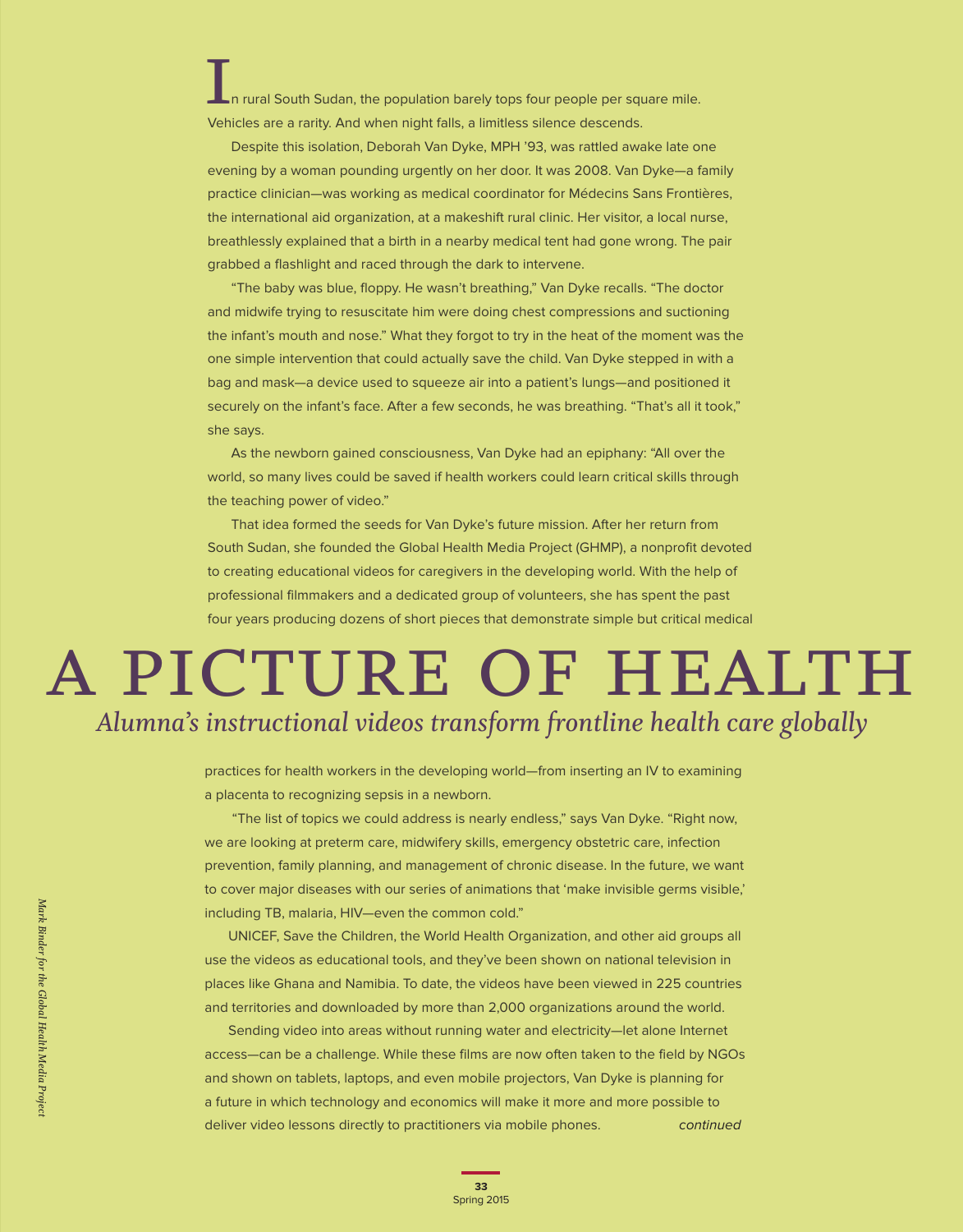### **KNOWING THEIR AUDIENCE**

No matter what topic they're covering, all of GHMP's videos follow a similar structure: they're short, simple, and clear. Van Dyke says this pared-down style is critical for communication.

A video explaining how to spot infant breathing problems opens on a baby swaddled in a white cloth in her worried mother's lap. The child's chest sucks in and belly moves out with each breath, a symptom of possible pneumonia. Over the next few minutes, a male caregiver in fresh blue scrubs counts off the baby's breathing rate with a wristwatch, then gently probes the infant's chest and abdomen. As the caregiver works, a narrator calmly explains the propreparations, videotaping, and editing. First, Van Dyke says, she chooses compelling topics: "They need to both address a pressing global health need and be effectively conveyed visually." Finding the right location is a big piece of the puzzle as well. To capture a wide variety of procedures, the team must visit clinical sites that have a high daily turnover, health workers willing to take time out of their schedules, and patients who are open to being on camera.

Perhaps most important is identifying health care workers who might appear in the videos. Ideal candidates, Van Dyke says, are seasoned workers who already have



**Left to right: Deborah Van Dyke (center) demonstrates "kangaroo mother care" to a young mother (left) in Nagpur, India, in 2012. Van Dyke watches monitors during a video shoot in Itahari, Nepal, in 2014. The crew was filming a segment on correct techniques for breast-feeding. Van Dyke (right, on monitor) talks with a breast-feeding mother in Itahari, Nepal.**

cedure and possible treatment, pausing for long stretches of silence as the action unfolds on screen.

"We make videos because the teaching power is exceptional, and even more so for these caregivers, because many don't come from a 'reading culture,'" says Van Dyke.

excellent skills, a certain confidence that comes with years of practice, and a good bedside manner. Many practitioners aren't used to being on camera, however, so she arranges a separate scouting trip ahead of the shoot to brief them and strengthen their support for the project. Fortunately,

# *"We try to model compassionate care in our videos by showing—not telling how to treat a patient with kindness and respect," says Van Dyke.*

"Instead, we show everything visually and translate narration into their language, so there is no barrier to comprehension."

#### **AN UNLIKELY FILMMAKER**

Van Dyke is quick to admit that she's an unlikely filmmaker. "When I started, I had no film experience at all. I've just learned by doing. These are uncontrolled environments, so we need to be prepared to shoot anything, and to turn on a dime when something changes—when the mother gets tired, the baby has fallen asleep, or a health worker doesn't know a particular procedure."

Assembling field shoots is no simple task. Each video represents months of painstaking work, including preshoot she hasn't had to work very hard to persuade caregivers to share skills and experience. "They know they'll be playing an important role in helping other health workers like themselves learn, all over the world," she says.

## **LIVE ACTION, NOT STAGED**

Workers who view the videos seem to universally agree. "The videos meet a pressing need for better care of newborns," says Subarna Mukherjee, community health adviser for Last Mile Health, a small medical nonprofit operating in Liberia. "They are the next best alternative to actually witnessing a case firsthand, and they give workers here much more confidence in diagnosing problems."